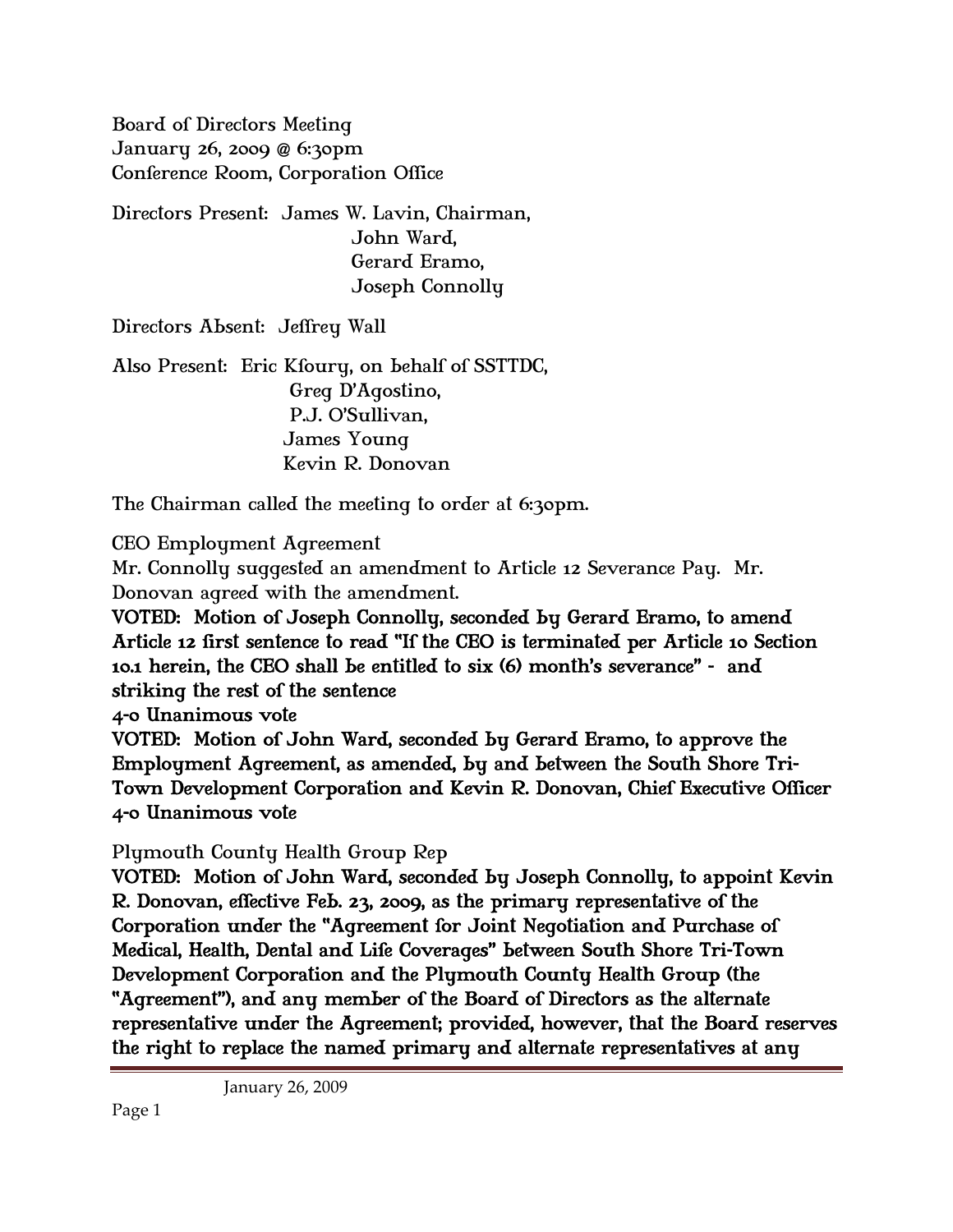time and from time to time. – and – That the Corporation authorizes Patricia M. Petrillo and/or Eric J. Kfoury (effective 8/11/08-2/22/09), then Kevin R. Donovan (effective 2/23/09) and/or Patricia M. Petrillo, each acting alone, in the name and on behalf of the Corporation, to notify the Plymouth County Health Group Board of the individuals designated as the primary and alternate representatives.

### 4-0 Unanimous vote

# Executive Director Update

Mr. Kfoury informed the Board of the Public Hearing, noticed in the Ledger, to take place on Feb.  $9<sup>th</sup>$ . The Directors will consider adoption of Article XV-Recombinant DNA Regulations to the Health Regulation. It will help in ranking and marketing SouthField to Mass. Bio Tech companies that deal with DNA.

Mr. Young updated the Board on the E/W Parkway bidding process and noted the Corporation received bids from the three pre qualified teams on Jan.  $19<sup>th</sup>$ . The Selection Committee and technical advisors have begun the technical review of the proposals. Bidder Interviews will take place next week and the Selection Committee will finish the Scoring of Technical proposals the following week. . The Board will receive a draft Technical Review Report and Mr. Young and Mr. Corcoran will meet with the Board at the Feb.  $23<sup>rd</sup>$  meeting for Price Proposal Opening, Scoring and Identification of Apparent "Lowest Cost per Rating Point" Bidder as per Evaluation Manual Process. Mr. Young noted that the Committee had three good proposals to read through. The Board requested a copy of the Evaluation Manual.

Mr. P. J. O'Sullivan updated the Board on the status of the Federal Stimulus Program and provided the Board with copies of the "American Recovery and Reinvestment Bill of 2009" targeting several priority investments including highway construction and environmental restoration at Military Bases closed during previous BRAC rounds. Mr. O'Sullivan noted there were 5,100 projects in Massachusetts all shovel ready within 180 days, and stressed the importance for Tri-Town to help the Federal Delegation identify our priorities over the next 10 days. Mr. Ryan agreed and noted the importance of working closely with Governor Patrick's administration to place the parkway project on the Transportation Improvement Plan. Tri-Town needed to closely monitor the Federal program and coordinate as quickly as possible with the State.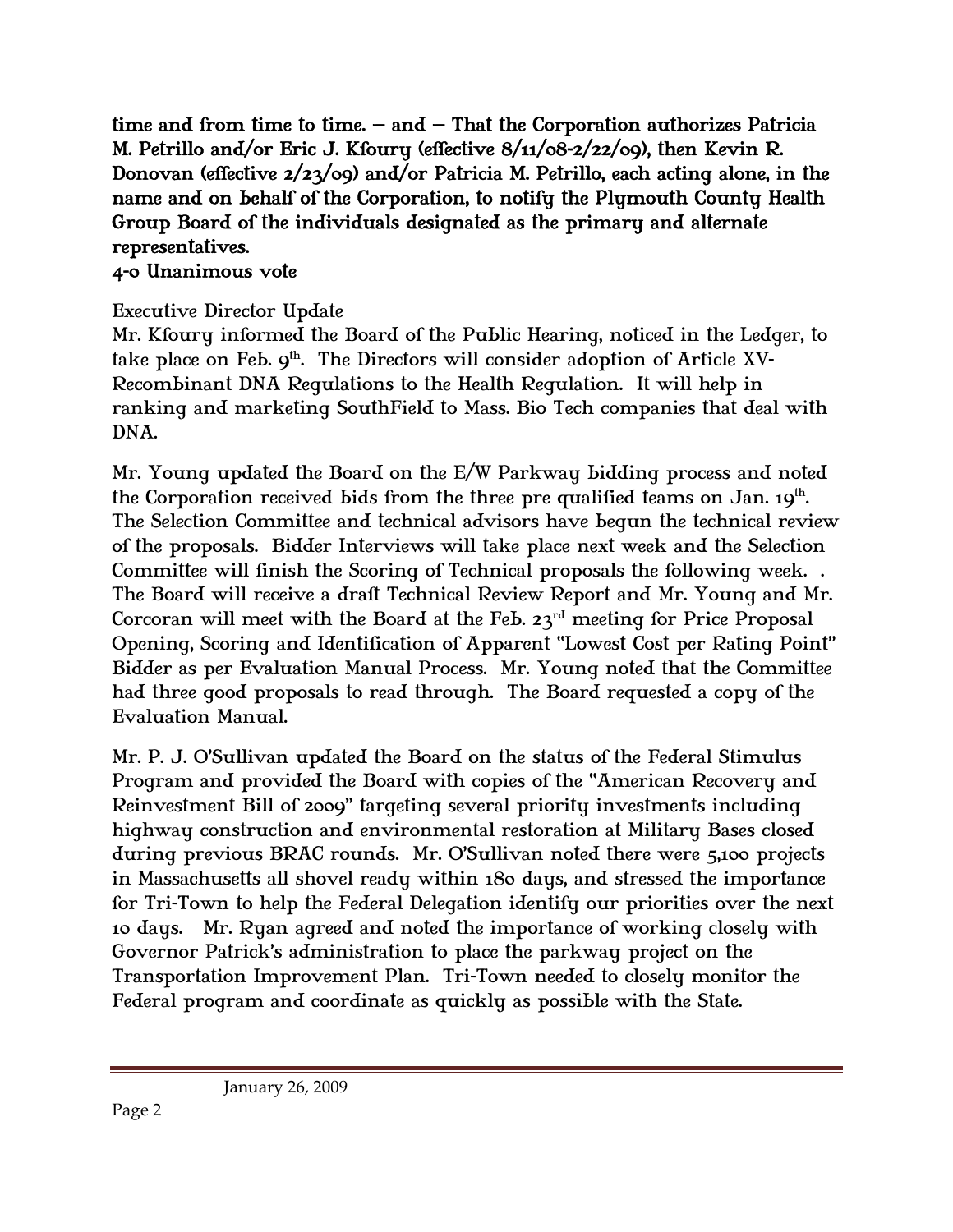Mr. Eramo was informed that Mr. O'Sullivan was capable of handling the communication and interaction needs of Tri-Town on the federal level to identify potential future funding sources, and that he met with the Federal Delegation on behalf of Tri-Town in Washington DC on a regular basis.

Director of Business Development Position

The discussion was tabled to the next meeting to allow input from Mr. Wall.

# VOTED: Motion of Joseph Connolly, seconded by John Ward, to enter into Executive Session for the purpose of discussion of Land Transfer, Development Negotiations and Financial Strategies

# Ward, aye, Eramo, aye, Connolly, aye and Lavin, aye

Executive Session convened at 7:35pm and ended at 8:45pm

Open Session reconvened at 8:45pm

A discussion occurred on an alternative financial strategy in Executive Session, as a result, the Board agreed to engage the services of Corby Capital Markets, Inc. and Del Rio Advisors.

VOTED: Motion of John Ward, seconded by Gerard Eramo, to provide 30 day notification to Banc of America Securities, LLC of the Corporation's intent through its Board to terminate the Investment Banking Agreement. 4-0 Unanimous vote

VOTED: Motion of Joseph Connolly, seconded by Gerard Eramo, to engage the services of Corby Capital Markets, Inc. to act as its investment banker and underwriter with respect to the issuance of Bonds as a public offering, upon terms and conditions set forth in the Scope of Services Memorandum presented at this meeting.

# 4-0 Unanimous vote

VOTED: Motion of John Ward, seconded by Joseph Connolly, to engage the services of Del Rio Advisors, LLC to act as financial advisor throughout the entire borrowing process relative to structuring, documents, fees, timing of the sale and pricing upon the terms and conditions set forth in the Agreement for Financial consulting Services presented at this meeting.

4-0 Unanimous vote

VOTED: Motion of Joseph Connolly, seconded by John Ward, to adjourn the meeting.

### 4-0 Unanimous vote

The meeting ended 8:55pm